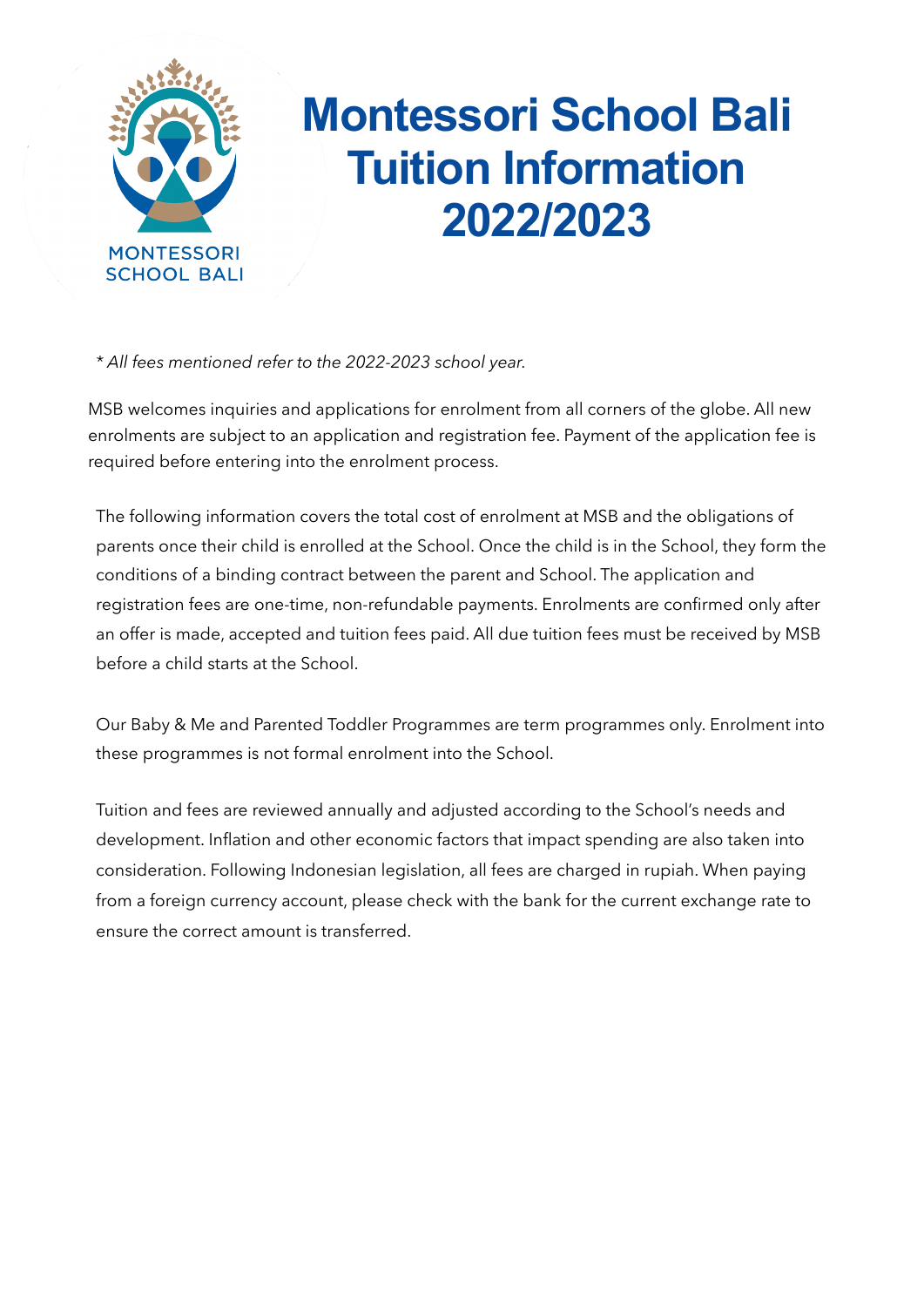## Application and Enrolment Fees

| Programme                                       | 1st child       | 2nd child and after |
|-------------------------------------------------|-----------------|---------------------|
| Application fee for Baby & Me and PTT programme | To be confirmed | To be confirmed     |
| Programme                                       | 1st child       | 2nd child and after |
| Application fee for Preschool, and Primary      | 1,000,000       | 500,000             |
| <b>Registration Fee</b>                         | 12,000,000      | 10,000,000          |
| <b>Total Admission Fees</b>                     | 13,000,000      | 10,500,000          |

*\*all quoted in Indonesian Rupiah* 

**The application fee** is non-refundable and is due at the time of application. Once this fee has been paid, the application to enrol process commences. Payment of the application fee places the child on the waiting list for the relevant programme.

**The registration fee** is non-refundable and is invoiced at the same time as the first term tuition upon an enrolment offer being made. Payment must be received by the due date on the invoice otherwise the offered place may be forfeited.

When parents accept the offered place and pay the registration fee, they agree to pay all of the fees for their child according to the announced rates and times. They acknowledge that late payments will incur a penalty payment of 3% per month and that tuition fees are nonrefundable. When they pay they also agree to accept, in full, the policies, terms and conditions of the School as contained in this Parent Handbook plus all subsequent annual and ad hoc amendments. The registration fee is waived if a student leaves and returns within four terms.

For the Baby & Me and Parented Toddler Programmes, a one-off application fee of 250,000 rupiah is charged per child. This covers multiple-term enrolments. There is no registration fee.

#### **Annual Capital Development Levy (CDL)**

This annual non-refundable fee is payable prior to enrolment (pro-rata if starting beyond Term One) or with the Term One fees. The fee is used to fund capital development, such as new buildings and other facilities, renovations and extensions.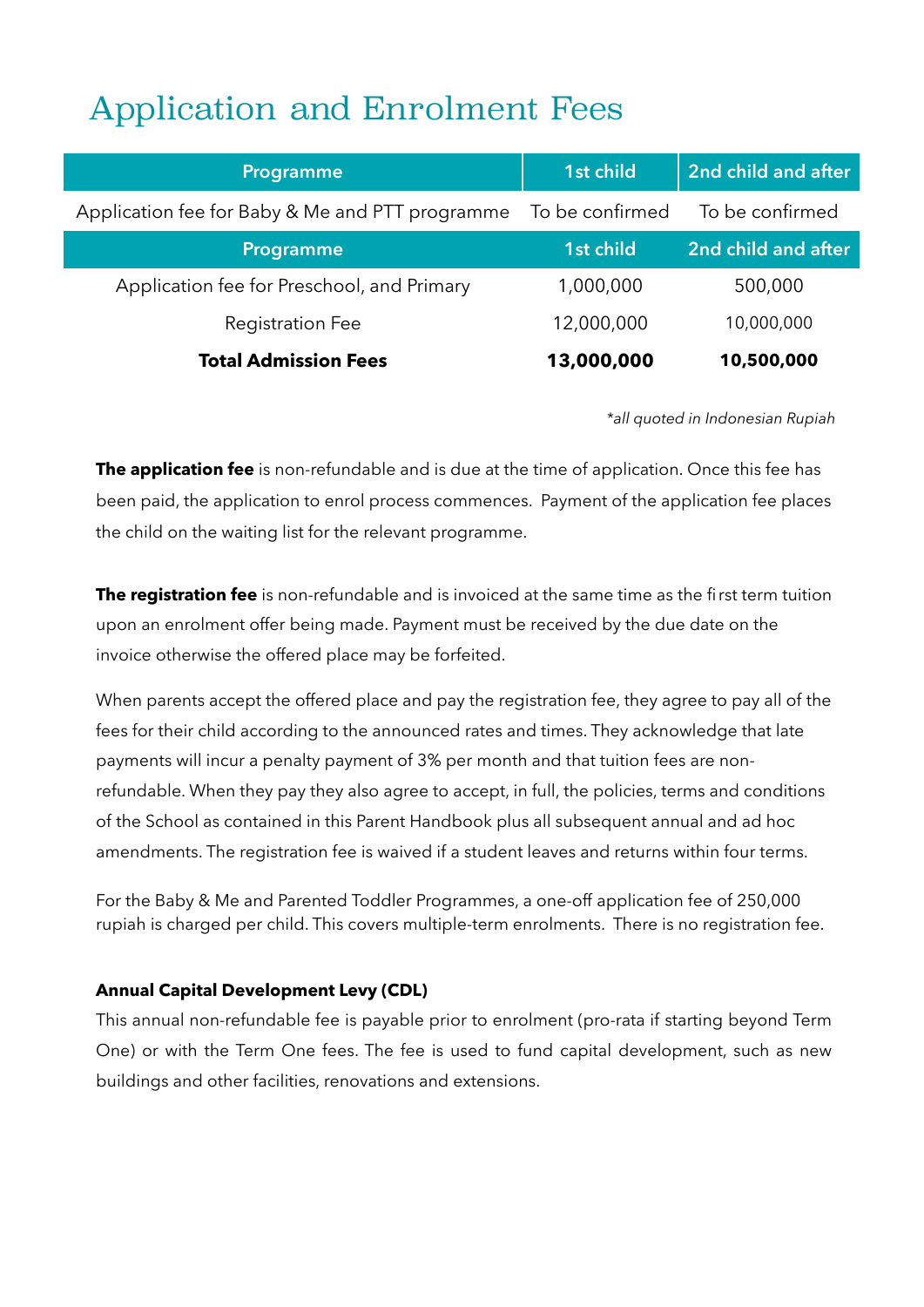| Programme |                 |
|-----------|-----------------|
| Toddler   | To be confirmed |
| Preschool | 6,750,000       |
| Primary   | 13,500,000      |

*\*all quoted in Indonesian Rupiah* 

#### **Annual Tuition Fee Schedule**

The annual August to June tuition fee is divided into four equal term payments, or the full fee may also be made in one sum in advance. Each term payment is paid one term in advance. Reductions and refunds will not be made for phasing- in (when new students start and are spread over the first few weeks of term), illness or vacations. Our finance team will provide an invoice detailing the exact fee amount. Only fees paid a full year in advance by the due date invoiced are discounted.

| Programme                 | Term Payments x 4 | Fees per year | <b>Discounted fees for</b><br>full year payment |
|---------------------------|-------------------|---------------|-------------------------------------------------|
| <b>Preschool Mornings</b> | 26,352,000        | 105,408,000   | 100,137,600                                     |
| Preschool Full Day        | 32,458,500        | 129,834,000   | 123,342,300                                     |
| Primary Programme         | 37,171,500        | 148,686,000   | 141,251,700                                     |
|                           |                   |               |                                                 |

*\*all quoted in Indonesian Rupiah* 

| Programme                                      | <b>Term Payments x 4</b> | Fees per year      | <b>Discounted fees for full</b><br>year payment |
|------------------------------------------------|--------------------------|--------------------|-------------------------------------------------|
| Baby & Me                                      | To be confirmed          | To be<br>confirmed | n/a                                             |
| <b>PTP</b>                                     | To be confirmed          | To be<br>confirmed | n/a                                             |
| Toddler Programme<br>$(18$ months - $3$ years) | To be confirmed          | To be<br>confirmed | To be confirmed                                 |

*\*all quoted in Indonesian Rupiah* 

The Baby & Me and Parented Toddler and Toddler programmes are not offered at the moment. The Programme term fees for each of these programmes is to be confirmed. Both of these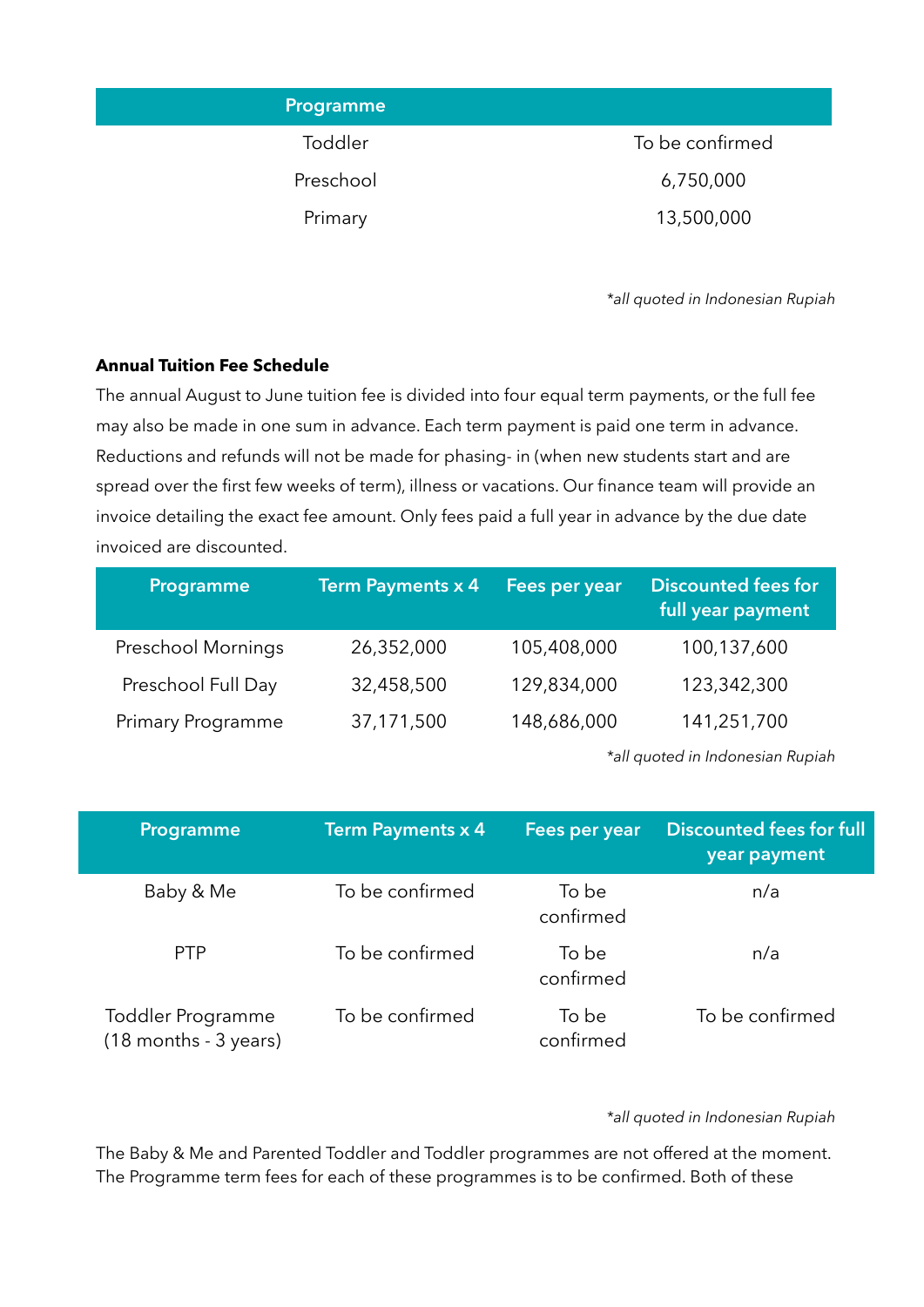programmes are offered on a term-by-term, first-come, first-served basis only and space is secured only upon receipt of payment. Parents may sign up for as many terms as they wish.

### Additional and Optional Costs

These occur infrequently and parents will be informed in advance, in writing about these. They may include excursions and an annual camp for children in the Upper Primary Programme. After-school activities are optional.

In the case that particular support outside of what is normally offered at MSB is required, an additional fee may be applicable. This will be discussed and agreed on with the parent.

#### **Discounts**

No fee reduction is offered for any absence, for any reason.

A minimum enrolment commitment of one full year is required to be eligible for any discount. Discounts are only applicable to tuition fees. For families with more than one student attending MSB, sibling discounts apply as follows:

The oldest child pays full tuition; 5% discount is given to the first sibling (when there are two children in the family at MSB); a 7.5% discount is given to the second sibling (when there are three children in the family at MSB), and a 10% discount is given to subsequent younger siblings. In order to receive the sibling discount, all students must be enrolled at MSB concurrently.

Late payment of fees, for any reason, means the loss of all discounts. Discounts are not offered for any reason in the Baby & Me and Parented Toddler Programmes.

### Payment Timeline

Application and enrolment payment stages and timeline are as follows:

- When a place offer is made, the parents will receive an invoice for the payment of Registration Fee. To accept the offer, payment must be made within 7 days of the offer date.
- At the same time, parents will receive an invoice for tuition fees. This is usually by term. If parents would like to claim the discount available when the full year is paid in advance, please contact the office. This discount is not available if a student starts part way through the year. Payment of the fees is due within 30 days of the date of the invoice or before the child is due to start school, whichever is the sooner.